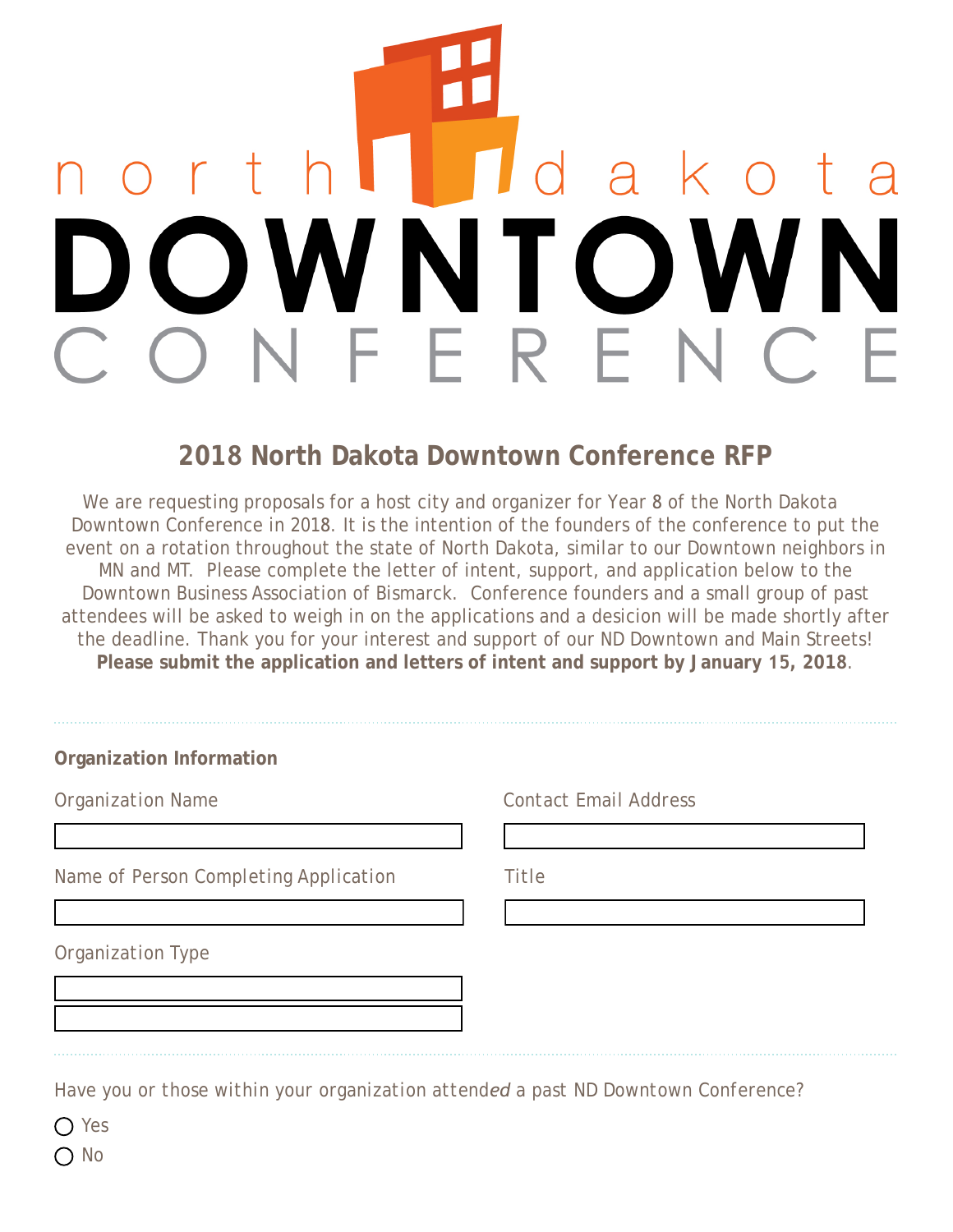*Organization Street address Phone Number (include area code) Street address line 2 City State Zip code*  $\left| \rule{0pt}{10pt} \right.$ 

**North Dakota Downtown Conference Requirements**

*Would your group be able to provide adequate hotel rooms for all traveling attendees of the conference and presenters? If other accommodations would be provided, please note in "other" category.*

|           | $\bigcirc$ Yes, we can provide sufficient hotel rooms |
|-----------|-------------------------------------------------------|
| $O$ Other |                                                       |

*Would your group be able to secure a sufficient space to hold the conference and accommodate attendees and audio visual equipment for presenters?*

| $O$ Yes   |  |
|-----------|--|
| $O$ Other |  |

*Can your group secure a minimum of \$5,000 in cash-sponsorships for the ND Downtown Conference? Note- we feel that this minimum amount would work if coupled with in-kind support.*

*Yes, we could raise \$5,000 coupled with in-kind support*

*Yes, we could raise more than \$5,000*

*Other*

*Would your group be able to coordinate and organize a tour of your Downtown or Main Street showcasing a space(s), building(s), business(es), or initiative(s) that is relevant to the work ND Downtown stakeholders are doing in our region?*

| $\bigcirc$ Yes |  |
|----------------|--|
| $O$ Other      |  |

*Would you be able to organize and host a Conference Social as part of your proposed ND Downtown Conference program?*

| $()$ Yes  |  |
|-----------|--|
| $O$ Other |  |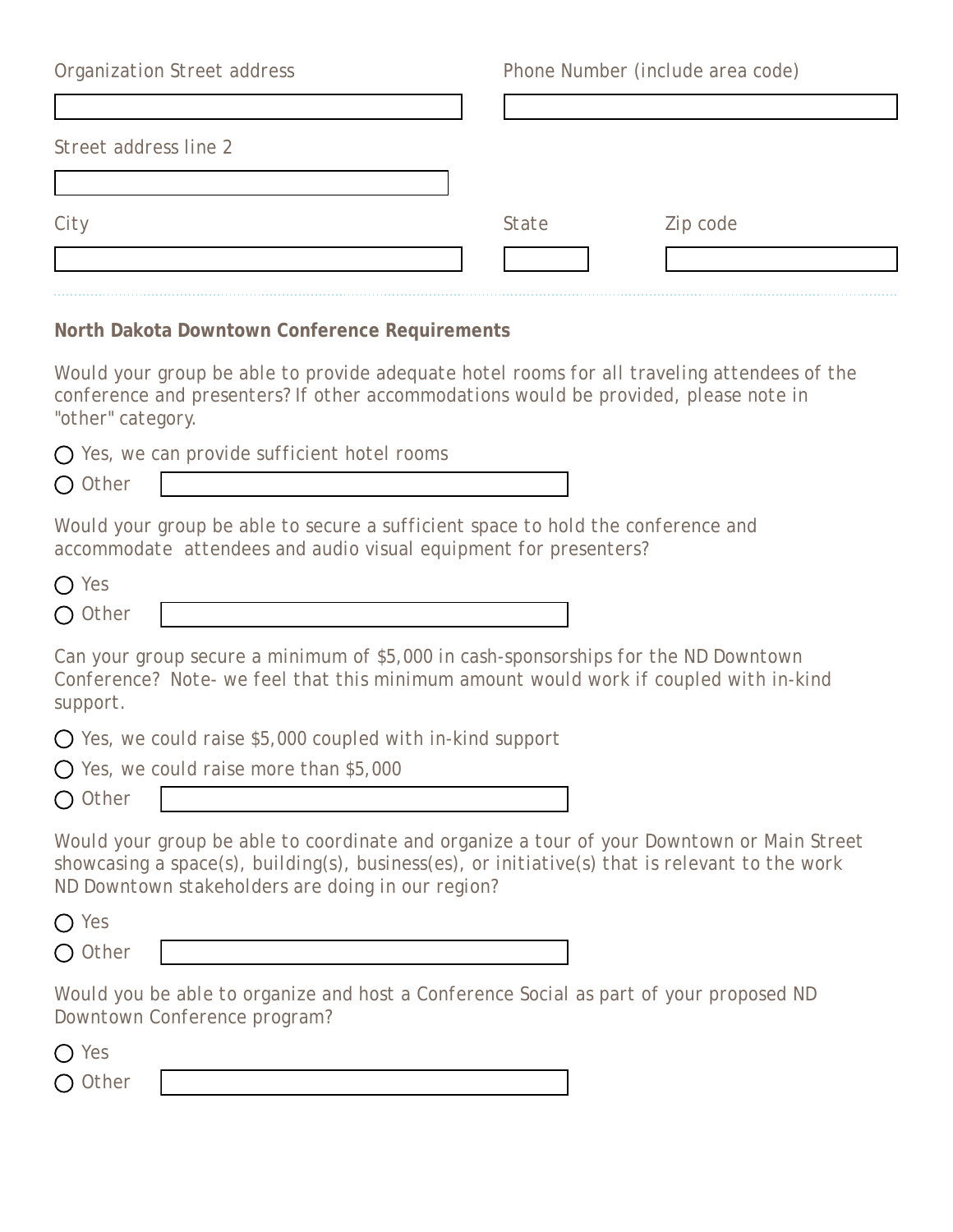*Would your group be able to provide a session, keynote address, or other relevant portion of the conference free/open to the public or at a reduced cost to involve your community members?*

| $\bigcirc$ Yes |  |
|----------------|--|
| $O$ Other      |  |

*If your proposal is not chosen as host of the 2018 North Dakota Downtown Conference, would your group be interested in hosting in future years? Choose all that apply.*

| $\Box$ No, just 2018    |  |  |
|-------------------------|--|--|
| $\boxed{\phantom{000}}$ |  |  |
|                         |  |  |
| $\boxed{\phantom{0}}$   |  |  |
|                         |  |  |
| $\Box$ Other            |  |  |
|                         |  |  |

### **Conference Cost and Accommodations**

Registration cost for the conference should not exceed \$150/person. Any amount below that is acceptable and we encourage you to make the conference as affordable as possible, while still covering expenses and staff time. Student rates, group discounts, or other pricing is at the discretion of the host group. It is also highly encouraged to secure a conference rate for accommodations. Generally it is encouraged to have the conference attendees remain overnight in the host city. The conference should not exceed 2 days however.

*I understand and agree to the above requirements:*

# $\Box$

#### **Letter of Intent and Letter of Support**

To complete along with this application, please send no more than a one page **letter of intent** that your organization is applying and outline why you believe your community or group should be chosen as the 2018 Conference Host. Please also include no more than a one page **letter of support** from a community supporter, preferably from the municipality or government agency, convention and visitors bureau, development group, Downtown group or private sector supporter.

*2018 North Dakota Downtown Conference Request for Proposal (RFP) Checklist:* 

*Letter of Intent*

*Completed Application*

*Letter of support*